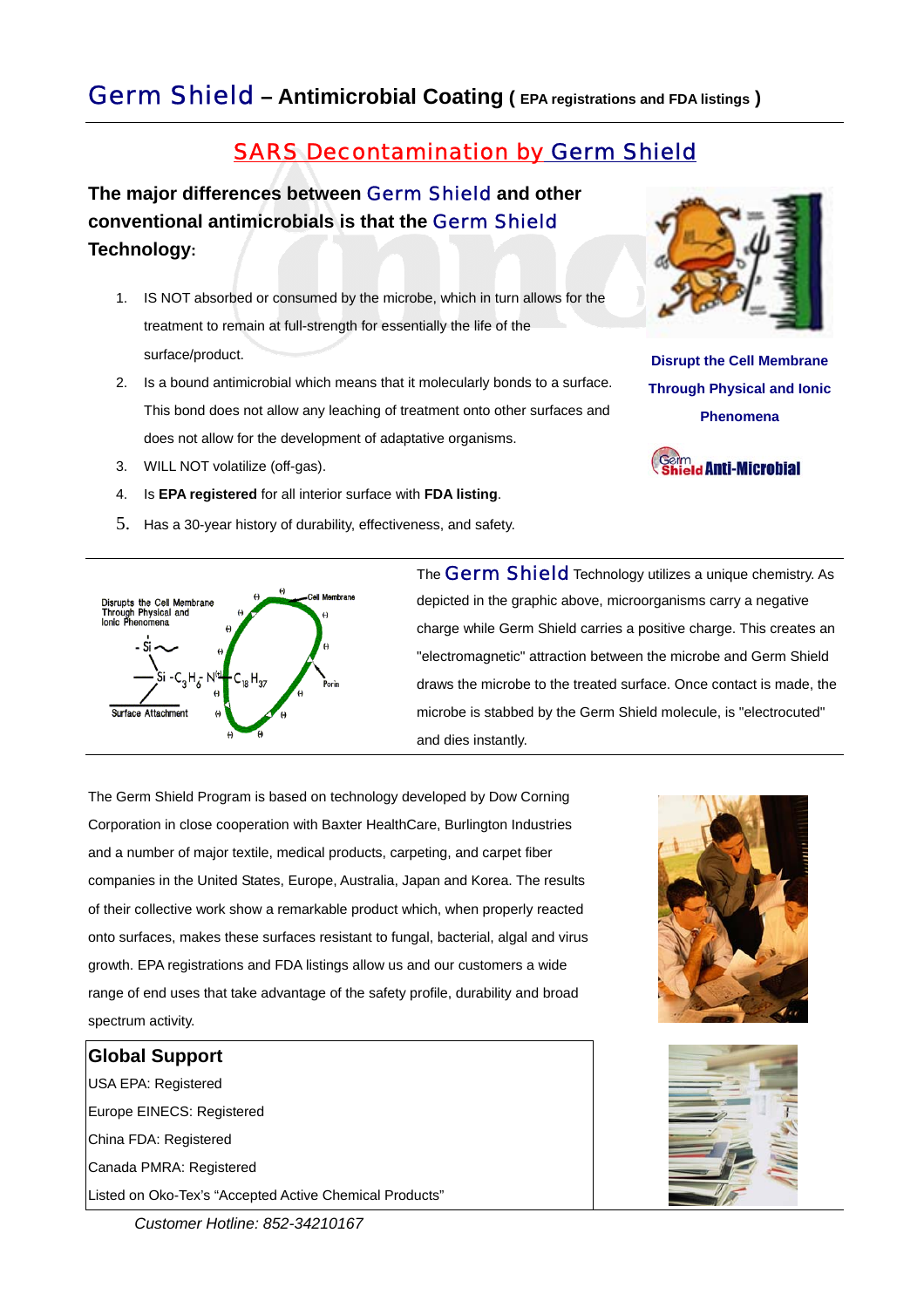## **Decontamination Works:**



# *SARS Decontamination by Germ Shield*

#### **Environmental Assessment**

The work area should be unoccupied. Vacating people from spaces adjacent to the work area/floor is necessary. (For Peace of Mind) The presence of contaminants should be addressed immediately. In all instances, all entry and excess to the premises should be limited to the decontaminating crew with proper safety suit, gear and full-face masks.

The recommend process will ensure that a premise is thoroughly decontaminated to its best possible resources available in Singapore.

#### **Plan 1: SARS Suspect Only:**

Decontamination of premises using fogging system. All Biocide, virucide and bactericide are EPA (USA) registered.

#### **Plan 2: SARS Confirmed.**

- 1、 Decontamination of premises using fogging system. Wiping down all surfaces up to 6 ft with biocide, virucide and bactericide.
- 2、 Entire area surface is decontaminated using biocide and only disposable material is used to prevent cross contamination during surface decontamination
- 3、 Attached with air scrubber with UV light and HEPA system.

#### **Plan 3: Multiple SARS Cases Confirmed.**

- 1、All Air Handing Units in the affected floor should be turnoff to prevent short-circuiting.
- 2、All entry and exit should be sealed with 0.20-mm plastic sheeting.
- 3、Air Scrubber is placed with UV capability to run continuously during decontamination process. 4、Air Blowers with plastic tubing to flush the present air out of the indoor environment to create Negative Pressure Isolation Rooms reducing short circuiting within floors/rooms thus keeping contaminants and pathogens from reaching surrounding areas.

5、They will be fogged with a biocide to ensure eradication of any air borne contaminate if any. 6、Entire area surface is decontaminated using biocide and only disposable material is used to prevent cross contamination during surface decontamination.

7、Equipment such as particulate weight and count are running to ensure the reduction of air borne particulate.

- 8、To decontaminate the entire AHU with Biocide and change all disposal filter treated with Germ Shield.
- 9、The air-handling unit is turn on and air sterilizes.
- 10 · All surface are treated with Germ Shield..



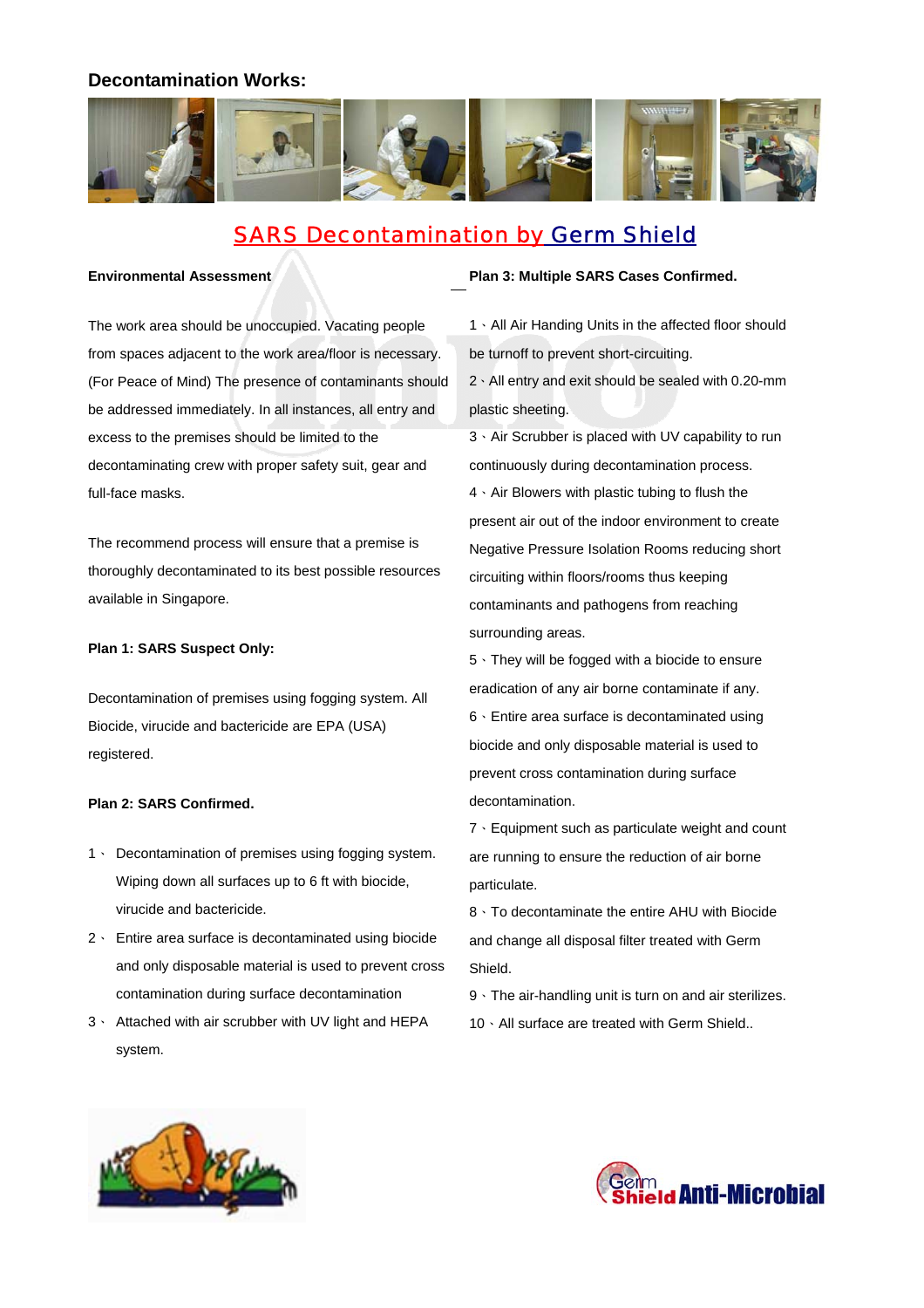The following list has been prepared in response to numerous requests for a "list" of the microorganisms against which the technology is effective. The organisms shown are ones against which the technology has been specifically tested. Germ Shield are considered to be "broad spectrum" antimicrobials. That means that they are effective against a very wide range of microorganisms (fungi, gram(+) and gram(-) bacteria, yeasts, algae and Virus). The microorganisms listed should be viewed as representative of the types of organisms against which the **Germ Shield** technology is effective, rather than as a comprehensive list.



#### **BACTERIA:**

Micrococcus sp. Stapylococcus epidermidis<sup>1</sup> Enterobacter agglomerans $^1$ Acinetobacter calcoaceticus<sup>1</sup> Stapylococcus aureus(pigmented)<sup>1</sup> Stapylococcus aureus  $(non-pigmented)^1$ Klebsiella pneumoniae ATCC 4352 Pseudomonas aeruginosa Pseudomonas aeruginosa PRD-10 Strepticoccus faecalis Pseudomonas aeruginosa $^1$ Escherichia coli ATCC 23266 Leuconostoc lactis **FUNGI:** Aspergillus niger Aspergillus fumigatus Aspergillus versicolor Aspergillus flavus Aspergillus terreus Penicillium chrysogenum Penicillium albicans Penicillium citrinum Penicillium elegans **ALGAE:** Oscillatoria borneti LB143 Anabaena cylindrica B-1446-1C Selenastrum gracile B-325

**YEAST:** 

Saccharomyces cerevisiae Candida albicans

Mycobacterium smegmatis Mycobacterium tuberculosis Bruncella cania Brucella abortus Brucella suis Streptococcus mutans Bacillus subtilis Bacillus cereus Clostridium perfringens Haemopilus influenzae Haemophilus suis Lactobacillus casei

Penicillium funiculosum Penicillium humicola Penicillium notatum Penicillium variabile Mucor sp. Tricophyton mentagrophytes Tricophyton interdigitalie Trichoderma flavus Chaetomium globusum

Pleurococcus sp. LB11 Schenedesmus quadricauda Gonium sp. LB 9c

Escherichia coli<sup>1</sup> Proteus mirabilis Citrobacter diversus<sup>1</sup> Salmonella typhosa Proteus mirabilis $<sup>1</sup>$ </sup> Salmonella choleraesuis Corynebacterium bovis Propionbacterium acnes Proteus vulgaris Pseudomonas cepacia Pseudomonas filluorescens Xanthomonas campestris Listeria monocytogenes

Rhizopus nigricans Cladosporium herbarum Aureobasidium pullulans Fusarium nigrum Fusarium solani Gliocladium roseum Oosopa lactis Stachybotrys atra

Volvox sp. LB 9 Chlorella vulgarus